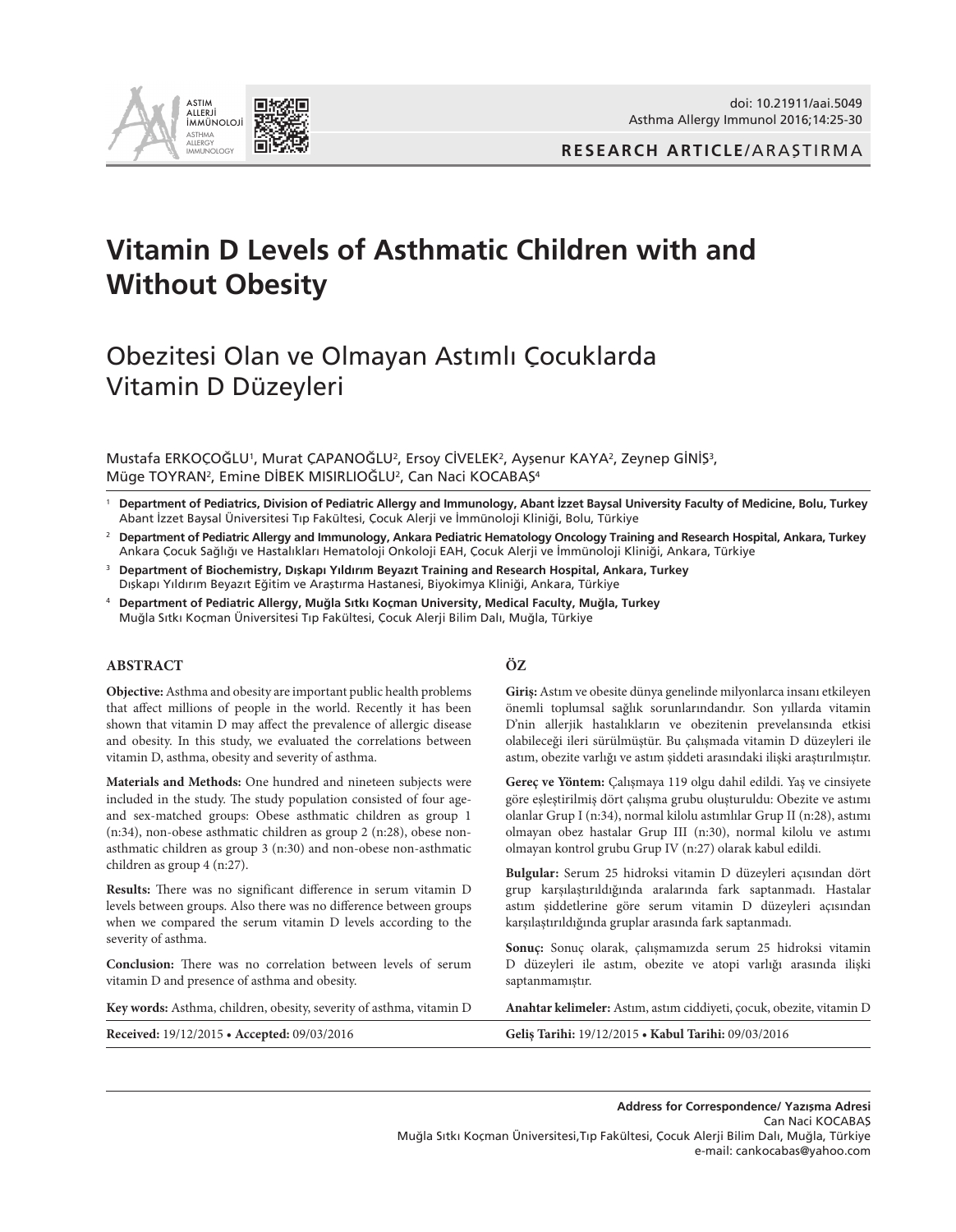### **Introduction**

Asthma and obesity are two major health problems that affect millions of people worldwide and prevalence of both conditions are increasing. These two health problems are frequently seen together. The main mechanism of the relationship between asthma and obesity has not been determined. Obesity is thought to effect asthma phenotype via changing breathing pattern, increasing inflammatory response, genetic mechanisms and hormonal changes (1- 5).

Studies about association of vitamin D concentrations with asthma and obesity have suggested a possible relationship. The effect of vitamin D on the development of asthma, asthma severity, lung function, total Ig E and eosinophil count was investigated (6-8). Vitamin D is considered to improve immune function, to have anti-inflammatory effects, to reduce steroid resistance, to strengthen steroid effects and to reduce remodeling (9-11). Therefore, it has been suggested that vitamin D deficiency may have an effect on the rise in prevalence of allergic diseases. In birth cohorts, maternal vitamin D and cord blood level of vitamin D are reported to be inversely associated with asthma (12,13). However, in some studies evaluating adolescent patients, serum vitamin D levels were not found to be different between subjects with or without asthma (14,15).

Low Vitamin D levels have been shown to be associated with a high body mass index (BMI) in some studies (16-18) although there are reports that did not reveal a relationship (19). Vitamin D is thought to affect BMI by stimulation of lipogenesis and suppression of lipolysis (20).

As there are conflicting results on the subject, we aimed to study the relation between vitamin D levels, obesity and asthma. In this study, levels of vitamin D among obese children with asthma, non-obese children with asthma and a non-asthmatic non-obese control group were investigated.

#### **Materials and methods**

This study was conducted in the allergy clinic of our hospital between November 2010 and March 2011. Sixtytwo subjects with a diagnosis of asthma were accepted for the study. They were followed for at least one year in our clinic and were under control according to GINA criteria (21). Fifty-seven healthy sex- and age-matched subjects who did not have any chronic and/or allergic disease were included as the control group.

The height and weight of all patients enrolled in the study were measured. Body mass index (BMI)>95th percentile according to gender and age was considered obese (22). Patients in both the control and study groups were divided according to their BMI as "obese" and "normal weight". Patients were assigned to four groups: Group 1- patients with asthma and obesity, Group 2- nonobese asthmatic patients, Group 3- obese patients without asthma, Group 4-normal weight patients without asthma.

Serum vitamin D levels, eosinophil count and total Ig E levels were evaluated in all groups. Skin prick tests and pulmonary function tests were performed. Serum vitamin D levels were compared between groups and in patients with asthma, the relationship between serum vitamin D levels and asthma severity, FEV 1 levels, total Ig E levels, eosinophil counts and presence of atopy were evaluated.

A normal level of vitamin D is defined if the 25 OHD level is greater than 30 ng/mL (75 nmol/L). Vitamin D insufficiency is defined if the level is from 20 to 30 ng/mL (50 to 75 nmol/L). Vitamin D deficiency is defined if 25 OHD level is less than 20 ng/mL (50 nmol/L) (11).

Patients were excluded if they had a diagnosis of any chronic lung disease or were not considered as controlled during the study.

# **Laboratory Investigations**

**Spirometry:** Lung function was measured with spirometry (Spirolab II, Rome, Italy) according to American Thoracic Society Standards (23). Patients performed at least three acceptable maneuvers and the best FEV1 measurements were used. Testing equipment was calibrated daily to ensure the accuracy and precision of the test equipment.

**Skin Prick Test:** Epidermal prick tests were performed on all patients with common airborne allergens including house dust mites (D. pteronyssinus, D. farinea), cat and dog danders, cockroach, mold (Alternaria alternate, Aspergillus fumigatus, Cladosporium), mixed tree (Maple, Horse chestnut, Plane, Force acacia, Lime), betulaceae, oleaceae, saliceae, mixed grasses (Bent grass, Yorkshire fog, Bermuda grass, Bromus, Barley, Maize, Oat, Wheat), Compositeae and Parietaria officinalis pollens (Stallergenes, SA Antony, France) together with a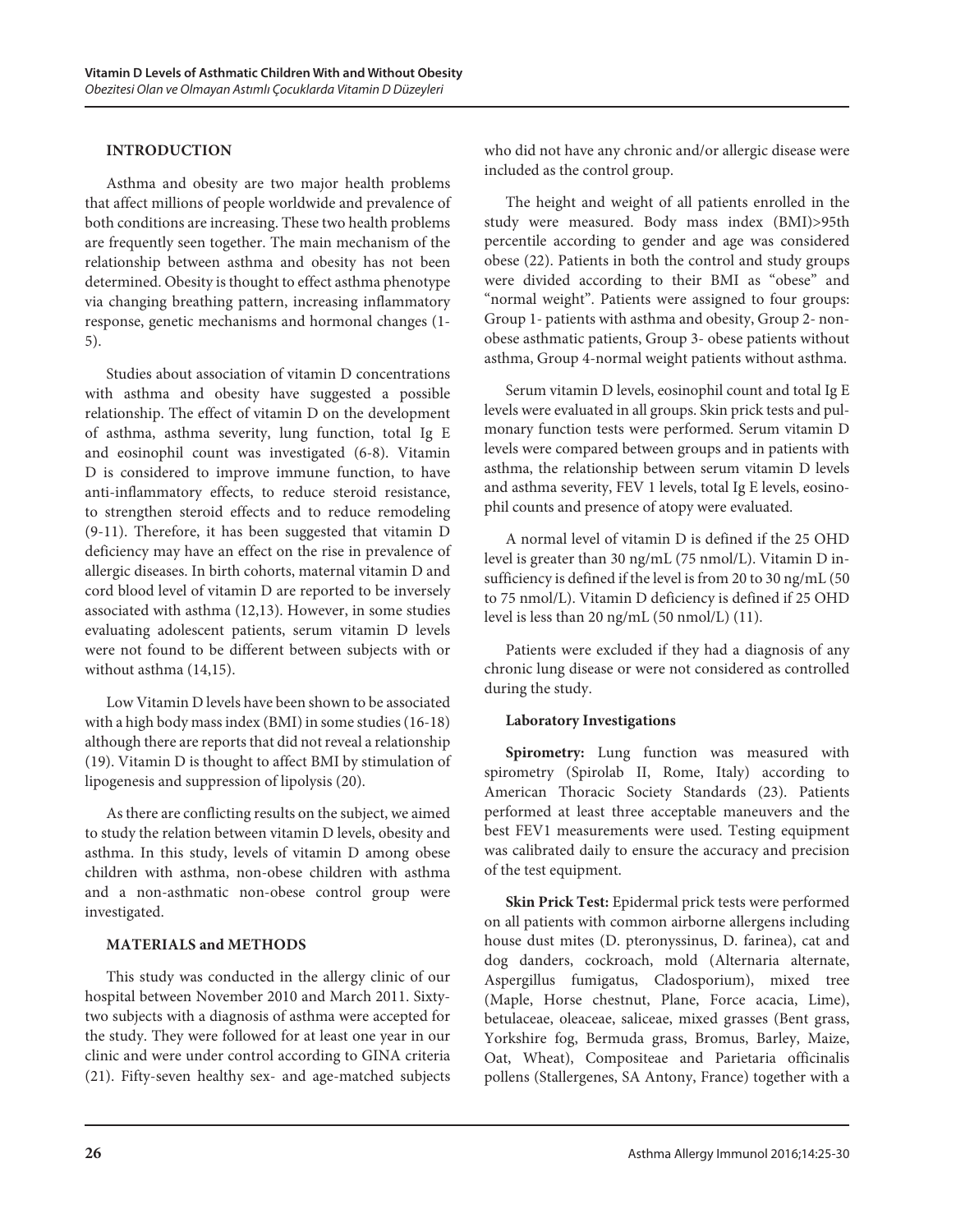positive (histamine 10%) and a negative control. The test was considered positive if the mean diameter of the wheal was at least 3 mm greater than the negative control test after 15-20 minutes. Atopy was defined as the presence of at least one positive skin test response.

Serum total Ig E levels were measured by nephelometry (Beckman Coulter Immage 800) and 25 OH vitamin D (ng/dl) levels by chemiluminescence (Abbott Architect I2000) in all patients.

The study was approved by the local ethics committee and written consent was obtained from all children and their parents.

#### **Statistical Analysis**

The data was analyzed using the SPSS-18 statistical software package for Windows (SPSS, Inc., Chicago, IL). For descriptive statistics, the numerical data were expressed as mean ± standard deviation and median (minimummaximum) and the categorical data as frequencies and percentages. Categorical variables were compared with the Chi-square test. Numerical variables were analyzed with the one-way Anova test across all four groups and post-hoc analysis was performed between two groups. Correlations were analyzed using Spearman's rank correlation. P<0.05 was considered significant.

# **Results**

The study involved 119 patients (59 males and 60 females). The mean age of patients was 11.8±2.7 (min: 4.5, max: 17.6) years. Patients were grouped as follows: 34 asthmatic obese, 28 non-obese asthma, 30 obese without asthma and 27 non-obese control group. Vitamin D deficiency was present in 97.5% and insufficiency was present in 2.5% of our study group (24). There was no difference in age, gender, and family history of allergic disease between groups. Vitamin D levels did not differ between these groups (p>0.05) (Table I). The presence of atopy, FEV1 levels, total eosinophil count and percentage of eosinophils were not different between obese and nonobese asthmatic patients (p>0.05).

Asthma severity was defined as mild persistent in 53 patients and moderate to severe persistent asthma in 9 patients. There was no difference in age, gender, family history of allergic disease, or FEV1 levels between the groups according to the severity of asthma (p>0.05). Serum vitamin D levels were not different between the severity groups (mild intermittent: 10.9±4.26, mild persistent: 10.35±3.58, moderate – severe: 10.54±3.11, p=0.957).

Serum vitamin D levels were not different (mean 10.2±4.01 and 11.05±3.91, respectively, p=0.33) between patients with and without atopy.

Among patients with asthma, there was no significant correlation between vitamin D levels and total Ig E, eosinophil count, FEV1 levels (p values 0.36, 0.58, 0.36; r values 0.188, 0.132, 0.199 respectively). Also, there was no significant correlation between vitamin D levels and total Ig E, eosinophil count, FEV1 levels, fasting blood sugar, insulin resistance among patients with obesity (p values 0.280, 0.710, 0.213, 0.415, 0.243; r values -0.207, -0.080, 0.243, -0.160, -0.228 respectively). In addition, there was no significant correlation between vitamin D levels in obese asthmatic patients and total Ig E, eosinophil counts, FEV1 levels (p values 0.149, 0.691, 0.688; r values 0.275, 0.084, 0.740 respectively).

# **Discussion**

There is a parallel increase in the prevalence of obesity and asthma. Recently, it has been suggested that vitamin D may have an impact on the development of obesity and allergic diseases (1,2). The interaction between asthma, obesity, and vitamin D levels is complex. In our study, serum vitamin D levels of patients were not different statistically when compared between groups according to the presence of asthma and/or obesity. Vitamin D levels were also not different between groups according to asthma severity. A remarkable finding of the study was the very high frequency of vitamin D deficiency.

The effect of vitamin D on the development and severity of asthma has been evaluated in some studies. In a study, the frequency of vitamin D deficiency (54%) or insufficiency (86%) in 92 African-American asthmatic children aged 6-20 years was found to be higher than in healthy controls (18). However, there are other studies that did not find a difference in Vitamin D levels between patients with and without asthma (8,13-15). In accordance with these reports, serum vitamin D levels were similar in patients with and without asthma in our study. One of the reasons for discordance between the results may be differences in the climate of countries where the studies were conducted (8,25). However it is also of concern that levels of Vitamin D were low and deficiency was frequent in both the control and patient groups in some studies that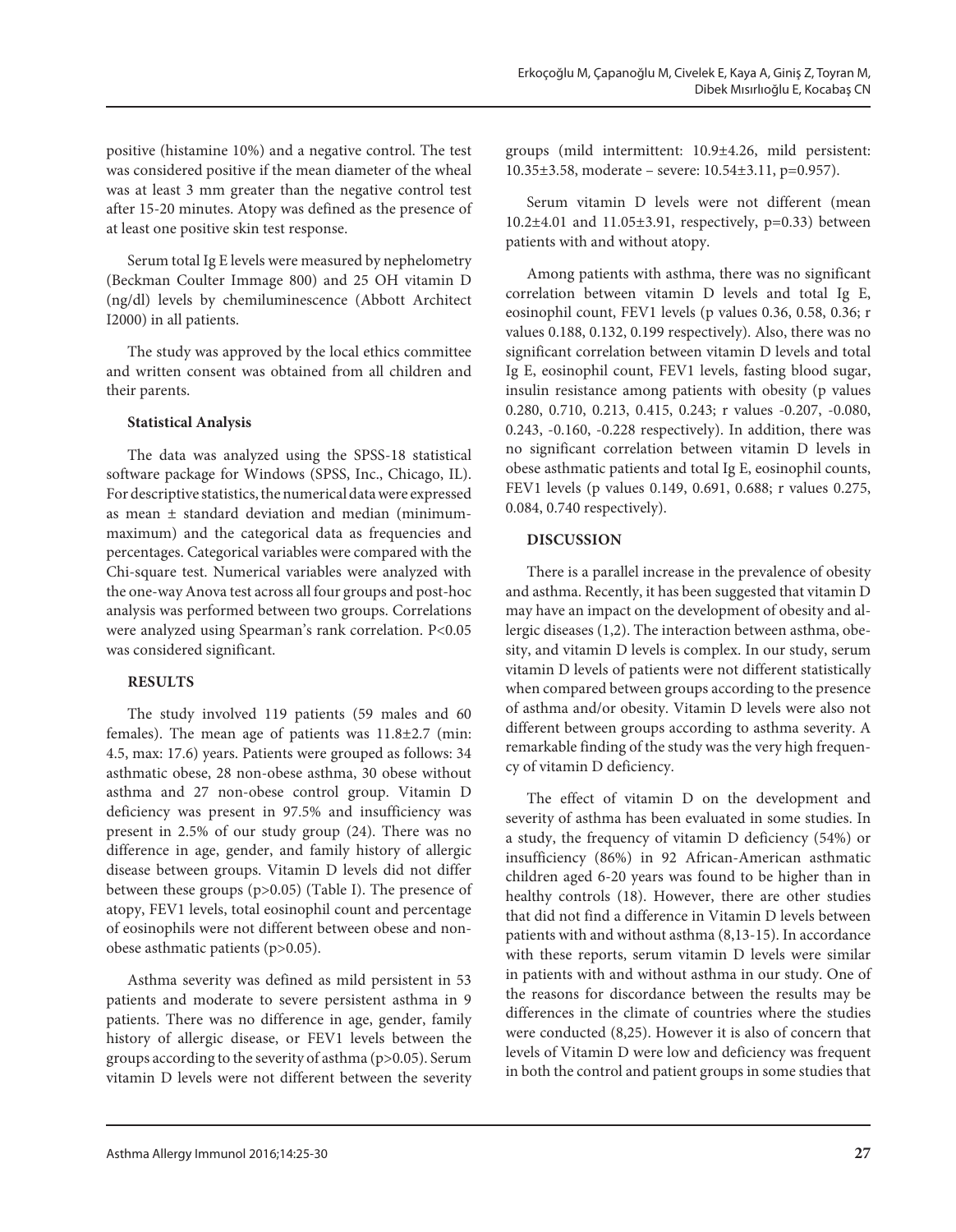|                                                          | Presence of asthma      |                         | Lack of asthma            |                           | $\mathbf{P}^{\star}$ |
|----------------------------------------------------------|-------------------------|-------------------------|---------------------------|---------------------------|----------------------|
| <b>Variables</b>                                         | Normal weight (n:28)    | Obesity (n:34)          | Normal weight (n:27)      | Obesity (n:30)            |                      |
| Gender, female, n (%)                                    | 15(53.5)                | 14(41.1)                | 17(62.9)                  | 14(46.6)                  | 0.336                |
| Age (years) (mean±SD)                                    | $11.8 \pm 2.6$          | $12.0 \pm 2.4$          | $12.1 \pm 3.2$            | $11.5 \pm 2.7$            | 0.81                 |
| BMI $(kg/m^2)$ (mean $\pm$ SD)                           | $18.45 \pm 2.82$        | $27.30 \pm 3.13$        | $19.30 \pm 2.59$          | $30.30 \pm 4.86$          | 0.001                |
| Asthma duration (months)<br>$(\text{mean}\pm S\text{D})$ | 44.50±31.92             | 31.50±25.32             | $\overline{a}$            |                           | 0.104                |
| Severity of asthma, n (%)                                |                         |                         |                           |                           |                      |
| Mild intermittent                                        | 10(35.7)                | 12(35.3)                |                           |                           |                      |
| Mild persistent                                          | 15(53.6)                | 16(47.1)                |                           |                           | 0.722                |
| Moderate-severe                                          | 3(10.7)                 | 6(17.6)                 | $\overline{\phantom{a}}$  | $\overline{\phantom{a}}$  |                      |
| Allergic rhinitis, n (%)                                 | 16(13.4)                | 16(13.4)                | $\Omega$                  | $\Omega$                  | 0.001                |
| Eczema, $n$ $(\%)$                                       | 2(7.1)                  | 2(7.1)                  | $\overline{0}$            | $\overline{0}$            | 0.168                |
| Familial allergic diseases, n (%)                        | 13(46.4)                | 11(32.3)                | 9(33.3)                   | 7(23.3)                   | 0.347                |
| 25 OH-Vitamin D (mean±SD)<br>$(min-max)$                 | $10.9\pm3.6$ (4.2-18.4) | $10.1\pm3.8$ (5.3-23.2) | $10.7 \pm 5.1$ (4.0-23.0) | $10.3 \pm 3.4$ (4.1-17.3) | 0.74                 |
| FEV-1 (%), Mean±SD                                       | $95.7 \pm 14.3$         | $102.1 \pm 12.9$        | $96.1 \pm 18.9$           | $98.6 \pm 11.5$           | 0.347                |
| Atopy, $n$ $(\%)$                                        | 17(60.7)                | 16(45.7)                | 1(3.7)                    | 2(6.8)                    | < 0.001              |
| Total IgE (mg/dl)                                        | 79.0±276                | $117 \pm 166$           | $16.9 \pm 52.5$           | $44.0 \pm 345$            | 0.005                |
| Eosinophils % (IQR)                                      | 2.9(5.3)                | 2.7(3.6)                | 0.9(3.9)                  | 1.9(1.8)                  | < 0.001              |

#### **Table I. The characteristics of the study groups**

**Familial allergic diseases:** The presence of diagnosed asthma/allergic rhinitis in father/mother by a doctor

**\*:** p value between four groups

claimed no relationship between asthma and vitamin D levels (8,14,15,18). As a matter of fact this was the case in our study as vitamin D deficiency was present in 97.5% and insufficiency was present in 2.5% of our study group and Vitamin D levels did not differ between patients with and without asthma.

It is suggested that Vitamin D deficiency increases the severity of asthma (8) but there are also studies stating the opposite. Gergen et al reported the absence of a relationship between vitamin D levels and severity of asthma among adolescents (14). Serum vitamin D levels of the patients and control group in that report was under 20 ng/ml, as was the case in our study. The generally low levels may have prevented appropriate statistical analysis. Menon et al also did not find a relation between vitamin D levels and asthma severity but 75.7% of patients had mild asthma (15). Similar to that study, nearly 89% had mild asthma in our study and this may have affected the results. Although this is a limitation of the study, it must be kept in mind that most asthmatic children have mild asthma.

In some studies, it has been shown that serum vitamin D level affects lung function (6,9). A positive correlation between vitamin D levels and FEV1 was shown in studies conducted in both adults and children with asthma (6,26). In our study, we did not find any correlation between vitamin D levels and FEV1.

In some studies, no relationship was observed between obesity and asthma, asthma severity and FEV1 (27-30). Two studies by National Health and Nutrition Examination Survey (NHANES III) and the European Community Respiratory Health Survey (ECRHS) found no relationship between obesity and frequency of atopy among children (31). Similarly in our study, the presence of obesity did not affect frequency of atopy and the level of FEV1(32).

There are differing results in the literature about the relationship between vitamin D levels and the development of obesity. Two studies conducted among 2162 and 302 adult patients have reported a negative relationship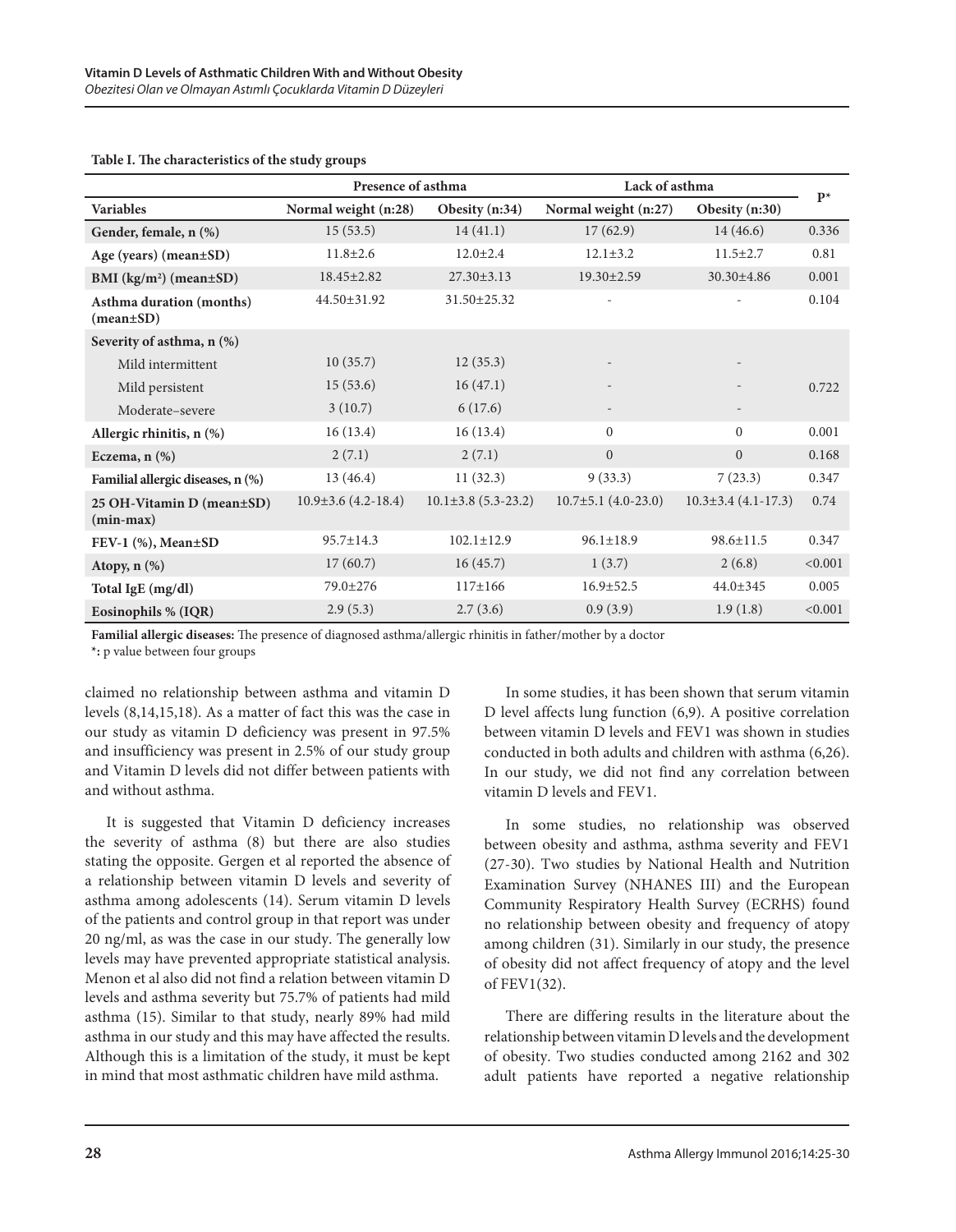between obesity and vitamin D level (16,17). However, in accordance with our results, a study that evaluated 259 patients aged 20-64 years by Baradaran et al. did not find a significant relationship between body mass index and vitamin D level (19). Also a report from our country by Aypak et al. (33) did not find a relationship between obesity and vitamin D levels.

One of the limitations of our study is the generally low level of serum vitamin D both in patient and control groups and this may have affected the statistical analysis. Vitamin D deficiency is based on inadequate sunlight exposure and inadequate intake. Although it is one of the Mediterranean countries, it is reported that vitamin D deficiency is quite common in Turkey (40-74.9%) (34,35). This is unexpected because vitamin D supplements are administered to all children after birth and to mothers during the pregnancy and lactation periods in Turkey. Another limitation of our study is the low numbers of patients for each group who were included in the study.

According to our results, serum vitamin D levels in children with asthma do not affect asthma severity or presence of obesity. However, the low levels of vitamin D in the study groups may have affected the results.

#### **References**

- 1. Masoli M, Fabian D, Holt S, Beasley R: Global Initiative for Asthma P. The global burden of asthma: Executive summary of the GINA Dissemination Committee report. Allergy 2004;59(5):469-78.
- 2. Luder E, Ehrlich RI, Lou WY, Melnik TA, Kattan M. Body mass index and the risk of asthma in adults. Respir Med 2004;98(1): 29-37.
- 3. Saint-Pierre P, Bourdin A, Chanez P, Daures JP, Godard P. Are overweight asthmatics more difficult to control? Allergy 2006;61(1):79-84.
- 4. Varraso R1, Siroux V, Maccario J, Pin I, Kauffmann F; Epidemiological Study on the Genetics and Environment of Asthma. Asthma severity is associated with body mass index and early menarche in women. Am J Respir Crit Care Med 2005;171(4):334-9.
- 5. Figueroa-Munoz JI, Chinn S, Rona RJ. Association between obesity and asthma in 4-11 year old children in the UK. Thorax 2001;56(2):133-7.
- 6. Black PN, Scragg R. Relationship between serum 25-hydroxyvitamin d and pulmonary function in the third national health and nutrition examination survey. Chest 2005;128(6):3792-8.
- 7. Hollams EM, Hart PH, Holt BJ, Serralha M, Parsons F, de Klerk NH, et al. Vitamin D and atopy and asthma phenotypes in children: A longitudinal cohort study. Eur Respir J 2011;38(6):1320-7.
- 8. Brehm JM, Celedon JC, Soto-Quiros ME, Avila L, Hunninghake GM, Forno E, et al. Serum vitamin D levels and markers of severity of childhood asthma in Costa Rica. Am J Respir Crit Care Med 2009;179(9):765-71.
- 9. Sutherland ER, Goleva E, Jackson LP, Stevens AD, Leung DY. Vitamin D levels, lung function, and steroid response in adult asthma. Am J Respir Crit Care Med 2010;181(7):699-704.
- 10. Clifford RL, Knox AJ. Vitamin D a new treatment for airway remodelling in asthma? Br J Pharmacol 2009;158(6):1426-28.
- 11. Holick MF. Vitamin D deficiency. N Engl J Med 2007;357(3):266- 81.
- 12. Erkkola M, Kaila M, Nwaru BI, Kronberg-Kippila C, Ahonen S, Nevalainen J, et al. Maternal vitamin D intake during pregnancy is inversely associated with asthma and allergic rhinitis in 5-year-old children. Clin Exp Allergy 2009;39(6):875-82.
- 13. Camargo CA Jr1, Ingham T, Wickens K, Thadhani R, Silvers KM, Epton MJ, Town GI, Pattemore PK, Espinola JA, Crane J; New Zealand Asthma and Allergy Cohort Study Group. Cord-blood 25-hydroxyvitamin D levels and risk of respiratory infection, wheezing, and asthma. Pediatrics 2011;127:180-7.
- 14. Gergen PJ, Teach SJ, Mitchell HE, Freishtat RF, Calatroni A, Matsui E, et al. Lack of a relation between serum 25-hydroxyvitamin D concentrations and asthma in adolescents. Am J Clin Nutr 2013;97(6):1228-34.
- 15. Menon J, Maranda L, Nwosu BU. Serum 25-hydroxyvitamin D levels do not correlate with asthma severity in a case-controlled study of children and adolescents. J Pediatr Endocrinol Metab 2012;25(7-8):673-9.
- 16. Parikh SJ, Edelman M, Uwaifo GI, Freedman RJ, Semega-Janneh M, Reynolds J, et al. The relationship between obesity and serum 1,25-dihydroxy vitamin D concentrations in healthy adults. J Clin Endocrinol Metab 2004;89(3):1196-9.
- 17. Lagunova Z, Porojnicu AC, Lindberg F, Hexeberg S, Moan J. The dependency of vitamin D status on body mass index, gender, age and season. Anticancer Res 2009;29(9):3713-20.
- 18. Freishtat RJ, Iqbal SF, Pillai DK, Klein CJ, Ryan LM, Benton AS, et al. High prevalence of vitamin D deficiency among inner-city African American youth with asthma in Washington, DC. J Pediatr 2010;156(6):948-52.
- 19. Baradaran A, Behradmanesh S, Nasri H. Association of body mass index and serum vitamin D level in healthy Iranian adolescents. Endokrynol Pol 2012;63(1):29-33.
- 20. Shi H, Norman AW, Okamura WH, Sen A, Zemel MB. 1alpha,25-dihydroxyvitamin D3 inhibits uncoupling protein 2 expression in human adipocytes. FASEB J 2002;16(13):1808-10.
- 21. Bateman ED, Hurd SS, Barnes PJ, Bousquet J, Drazen JM, FitzGerald M, et al. Global strategy for asthma management and prevention: GINA executive summary. Eur Respir J 2008;31(1):143-78.